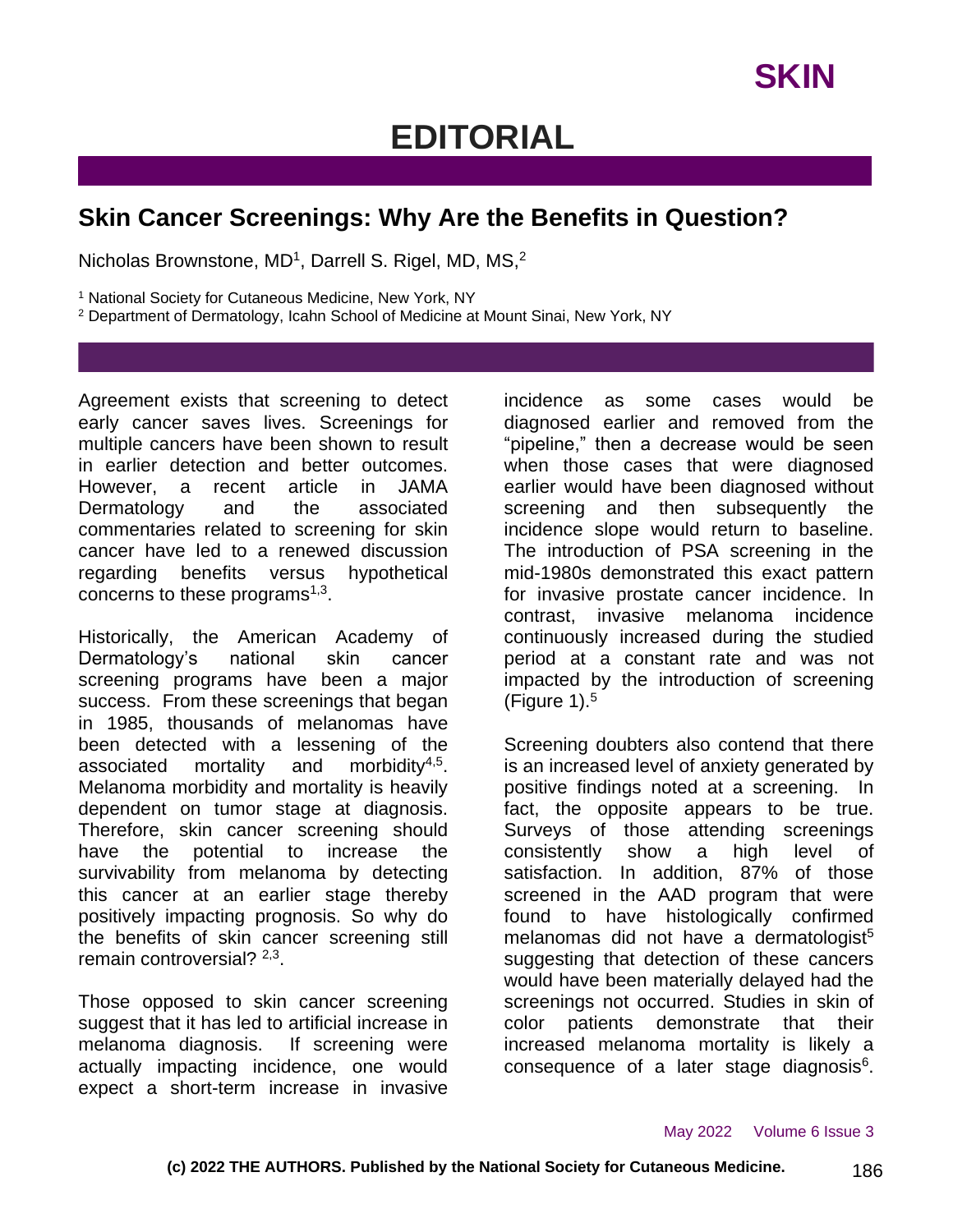



**Figure 1.** Impact of screening on incidence for prostate cancer versus melanoma. Both screening programs began in the mid-1980s. Prostate cancer showed an immediate rise upon implementation of screening as cases were identified earlier and removed from the population, then a drop occurred from as these cases would have been removed at a later date then the increasing trend slope returned to prescreening levels. In contrast, melanoma incidence trends were not impacted by national screening programs.

There are additional tangible benefits of screening that should also be recognized. The screening is a "teachable moment" where the individual can learn about the signs early skin cancer, thus adding a lifetime benefit of potential earlier detection themselves and those close to them. We have all had patients referred to us from their family or friends who recognized a spot that turned out to be melanoma. Also, these programs have had an impact on the public's and government's perception of Dermatology as a specialty evolving our image toward being serious physicians caring for patients at risk for serious disease from more than "pimple poppers and filler squirters".

Rather than abandoning skin cancer screening which has been suggested by some<sup>3</sup> our goal should be making screening more efficient. Risk stratification is important, but it already occurs to a large extent when the demographics of AAD screening attendees are analyzed. $5$  A better way to reach this goal may be to integrate new non-invasive technologies (e.g. electronic impedance spectroscopy, gene expression profiling and confocal microscopy) into screening to more accurately pre-biopsy assess melanoma.

Those who question screening hypothesize that augmenting detection efforts leads to an overdiagnosis of melanoma. The concept of overdiagnosis remains hypothetical, with